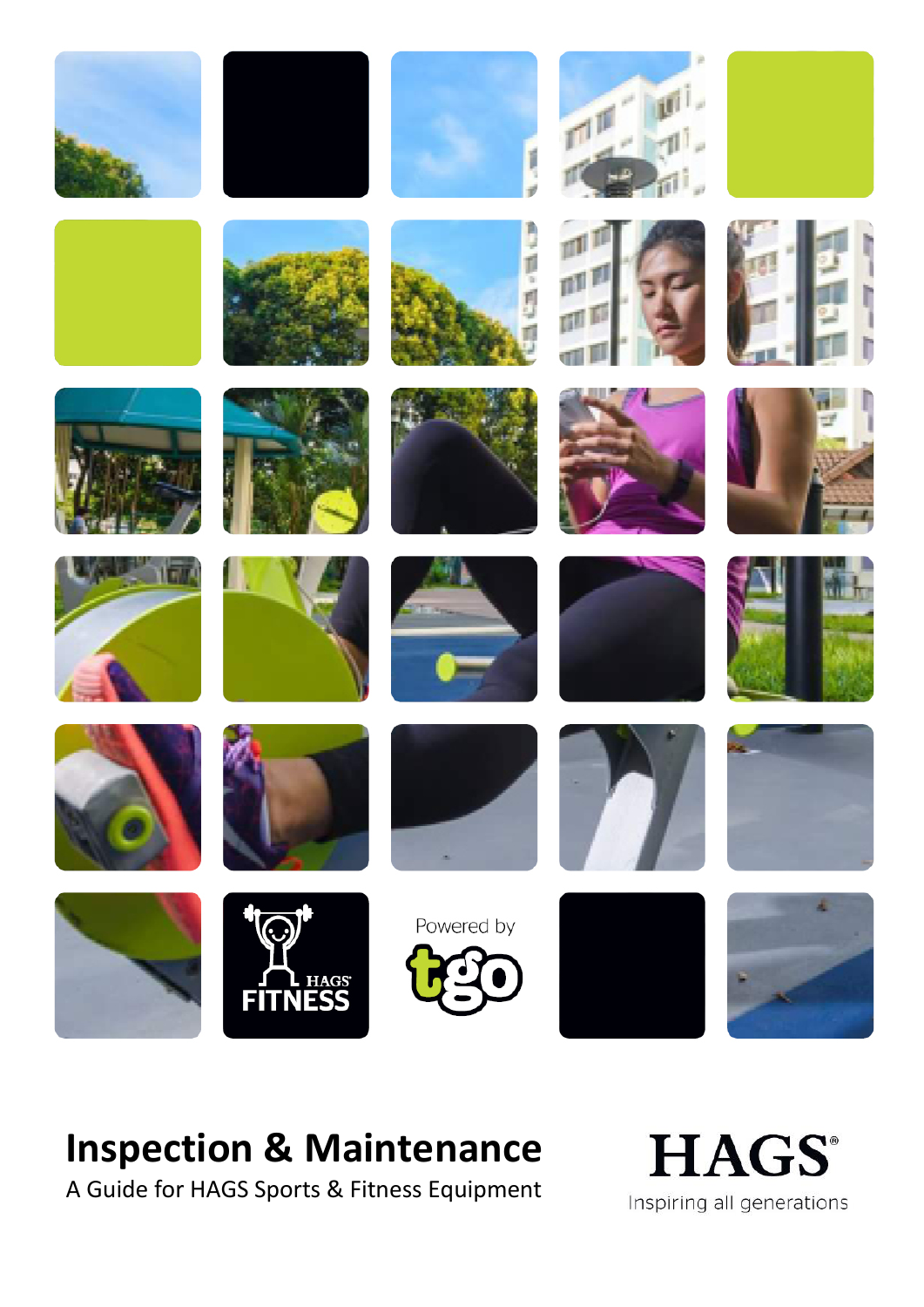# **Table of Contents**

| 1. | <b>Introduction - Product</b>              | page 2  |
|----|--------------------------------------------|---------|
| 2. | <b>Routine Visual Inspection - Product</b> | page 3  |
| 3. | <b>Operational Inspection - Product</b>    | page 4  |
| 4. | <b>Annual Main Inspection - Product</b>    | page 9  |
| 5. | Surfacing                                  | page 10 |
| 6. | Maintenance procedure                      | page 12 |
| 7. | Retiring of old equipment                  | page 20 |

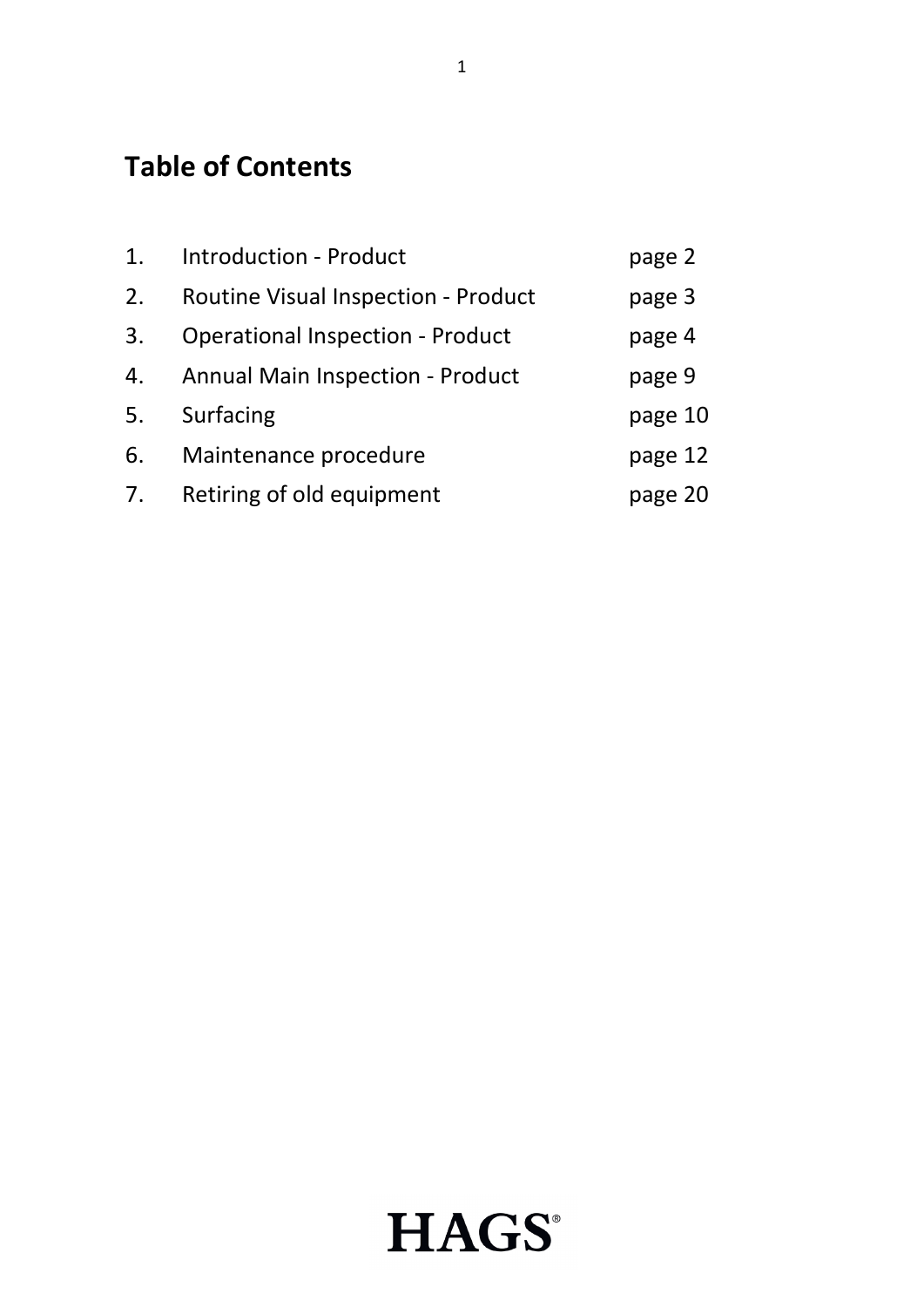## **1. Introduction - Product**

#### **HAGS Adult Fitness Equipment**

These products are intended for use by Youths and Adults and should be positioned to ensure they are NOT confused as 'Children's Playground Equipment'.

For further information on requirements for products of this type please refer to EN 16630 – 'Permanently Installed Outdoor Fitness Equipment'. EN 16630 requires products to have appropriate labels and facility signage to ensure users fully understand their intended use and provide necessary warnings.

#### **HAGS Multi-Sports Equipment**

These products are not intended to be used by very young children and should be positioned to ensure they are not confused as 'Children's Playground Equipment'.

For further information on requirements for products of this type please refer to EN 15312 - Free Access Multi-sports Equipment.

EN 15312 requires facilities to have appropriate signage to ensure users fully understand their intended use and provide necessary warnings.

#### **General**

All HAGS Sports and Fitness equipment should undergo comprehensive routine and operational inspection and maintenance.

HAGS product warranties are only valid if the inspections and maintenance in this document are followed.

The frequency of inspection will vary with the type of equipment/materials used and other factors e.g.: heavy use, levels of vandalism, coastal location, air pollution, age of equipment.

Records of inspection and maintenance should be kept by the owner/operator in charge of the equipment, detailing what has been carried out.

If parts are discovered to be unsafe during inspection and cannot be replaced or corrected immediately, the equipment (or parts) should be secured against further use (immobilised or removed from site).

**Please follow local/National COVID Safe guidelines when inspecting and maintaining the sports and fitness equipment to protect yourself and other users.**

Important Note: No part of this document is to be copied or re-produced in any form or by any means without the express permission from HAGS.

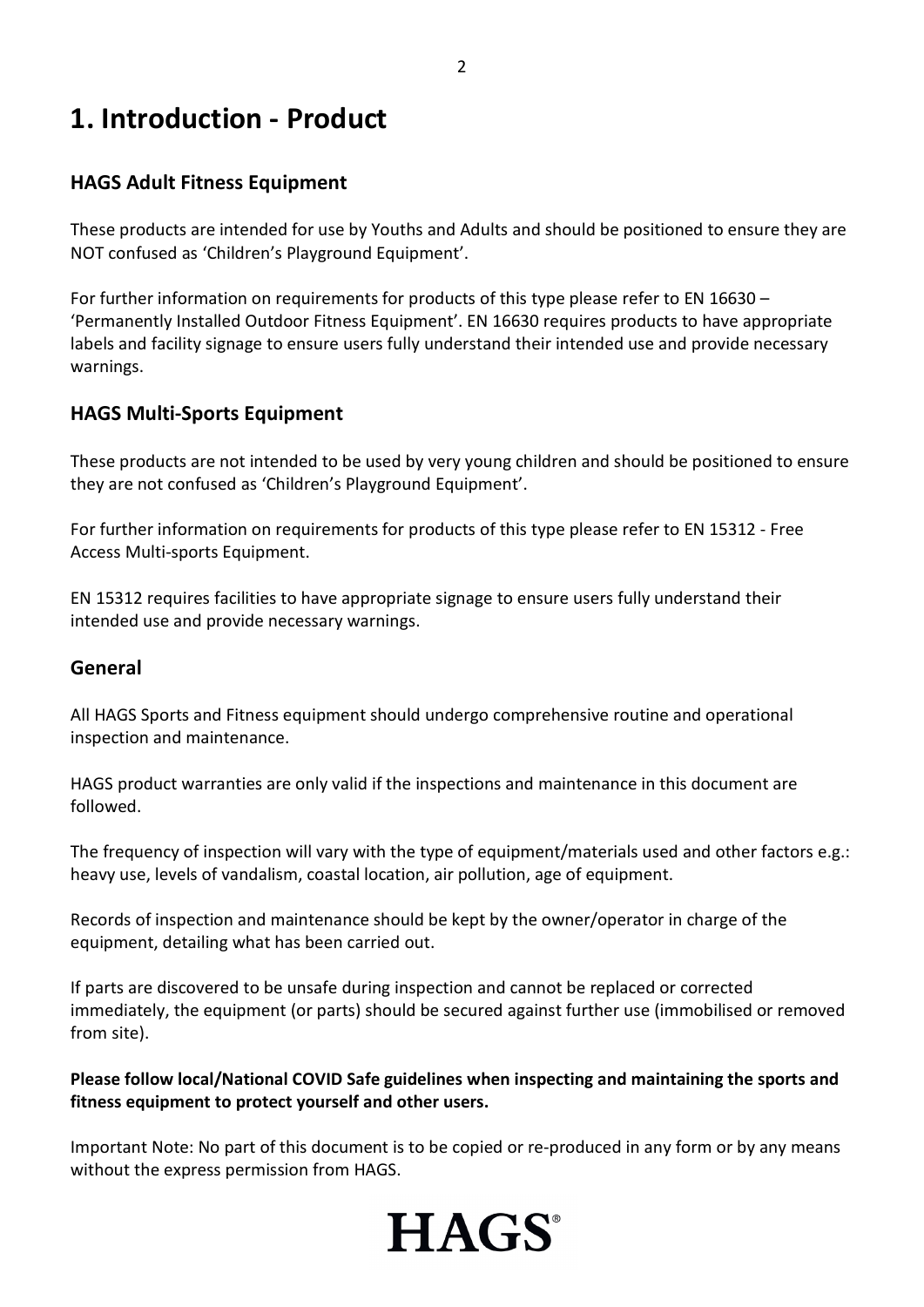# **2. Routine Visual Inspection - Product**

A routine visual inspection should be carried out on a weekly basis as a minimum. This should consist of the following as a minimum. In the case where the equipment is under intensive use or the object of vandalism, a daily check of this kind could be necessary:

### **Checklist**

- $\square$  Structure not bending, cracking or loosening.
- $\Box$  No loose or missing fasteners. All bolts, caps and covers are secure.
- $\Box$  Surface finish. No damaged paint, rusting, other corrosion or deterioration and all surfaces are free from sharp edges.
- $\Box$  Foundation not cracked, loose in ground or exposed due to damage or deterioration of the finished surface used.
- $\Box$  Surrounding Surfaces not, damaged, puddling, with no contaminates or sharp objects.
- $\Box$  If a grass surface has been selected, ensure it is in good condition.
- $\Box$  Ensure 'Consumable items' that wear during use e.g. buffers or bearings are not missing, bent, broken, loosened, and worn. Each Sport or Fitness activity shall be tested with a suitable force to confirm the items function sufficient. In particular moving parts of Fitness products should be checked to confirm the rubber stop buffers are functioning correctly.
- $\Box$  All parts are secure and that there is no excessive movement between them, and they present no sharp edges.
- $\Box$  For ARENA sports systems with self-closing gates; Ensure they are operating correctly and with an acceptable closing speed.
- $\Box$  Any nets are in good condition with all attachment points secure.
- $\Box$  Check main signage is still in place and individual equipment signs are in place, and if damaged or not present then order some more from HAGS.



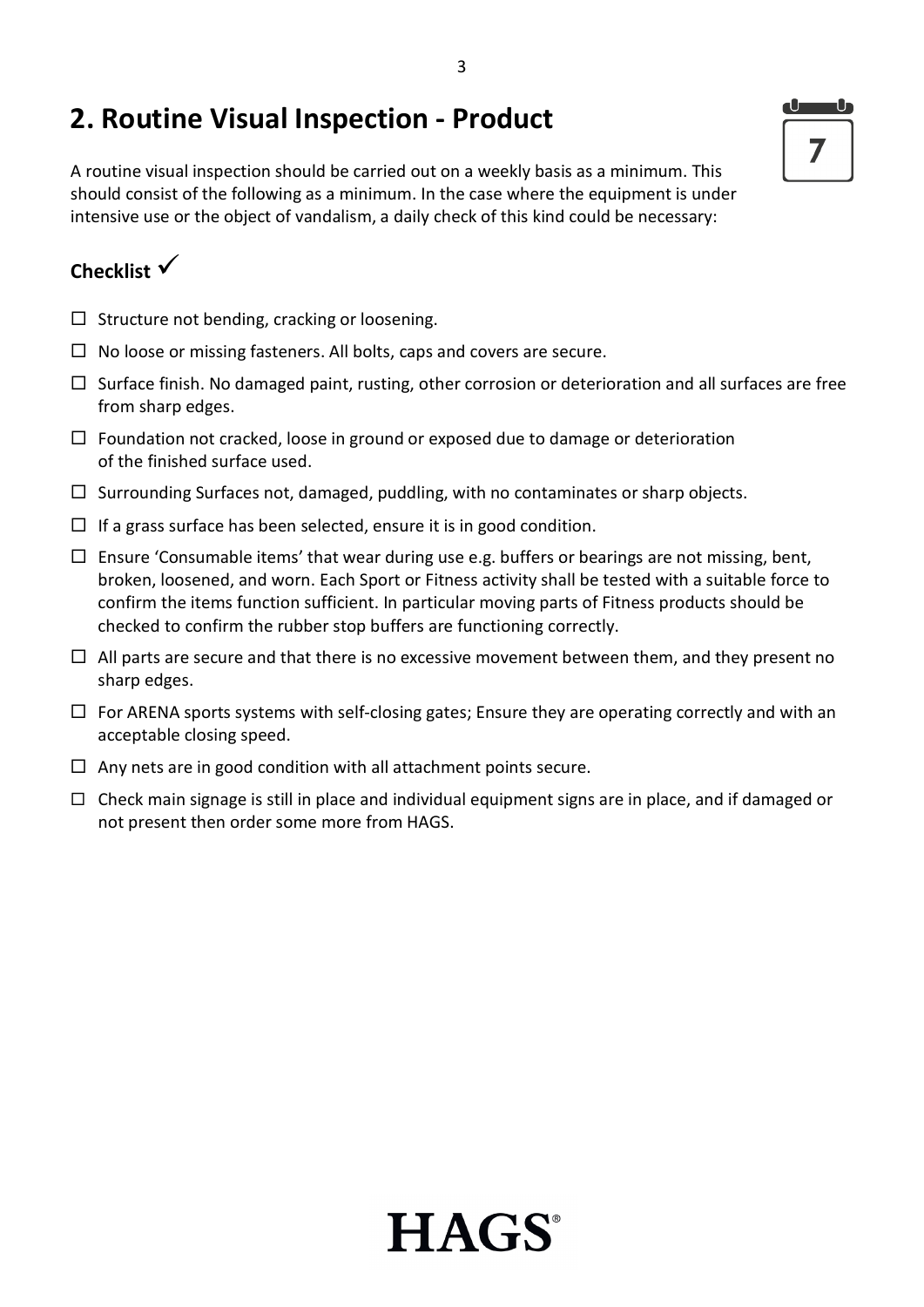# **3. Operational Inspection - Product (1 to 3 months intervals)**

30

Operational Inspections should be carried out by trained operators with the results recorded in a permanent log.

If anything is noticed below, please see maintenance procedure further on in this document and the product install guides that give specific information on parts. Care should be taken that the rate of wear and time to the next inspection is taken into account.

Each Sport or Fitness feature shall be tested with a suitable force to confirm its function.

#### **General Checklist**

 $\Box$  Structure is not bending, cracking, loosening, excessively corroded or other deterioration.

Note: Special attention should be given to:

- Equipment where stability relies on a single structural support.
- The area of the structure as it enters the ground.
- $\Box$  Surface finish has no damaged paint, rusting, other corrosion, or deterioration.

Note: Particular attention should be made to the area of the structure just as it enters the ground.

 $\Box$  The foundation is not cracked, loose in ground or exposed due to damage or deterioration of the finished surface used.

Note: Special attention should be given to:

- Equipment where stability relies on a single structural support or a linear line of structural supports.
- $\square$  Site and Surfacing
	- Ensure that site is clear of all dangerous objects and rubbish, and there are no trip points within the products' Movement Space (Fitness) or Playing Area (Sports)
	- If a grass surface has been selected, ensure it is in good condition.
	- For more detailed inspection and maintenance of surfacing, please see separate section.
- $\Box$  That all fixings are tightened and have no protruding sharp edges.
- $\Box$  Welds show no visible cracks or corrosion.
- $\square$  Ensure all moving parts are operating smoothly.
- $\Box$  Ensure any anti-slip surfaces (Fitness product step & seat treads) are still in serviceable condition.
- $\square$  Ensure all parts are free from sharp edges.
- $\Box$  Plastic items including mouldings, panels, plugs, spacers etc., are secure and not broken, loose, cracked, have no sharp edges, burnt, deformed, missing. Show no signs of embrittlement due to UV light.

**HAGS** 

 $\Box$  Ensure all product use labels (Fitness products only) and facility signage is still legible.

### 4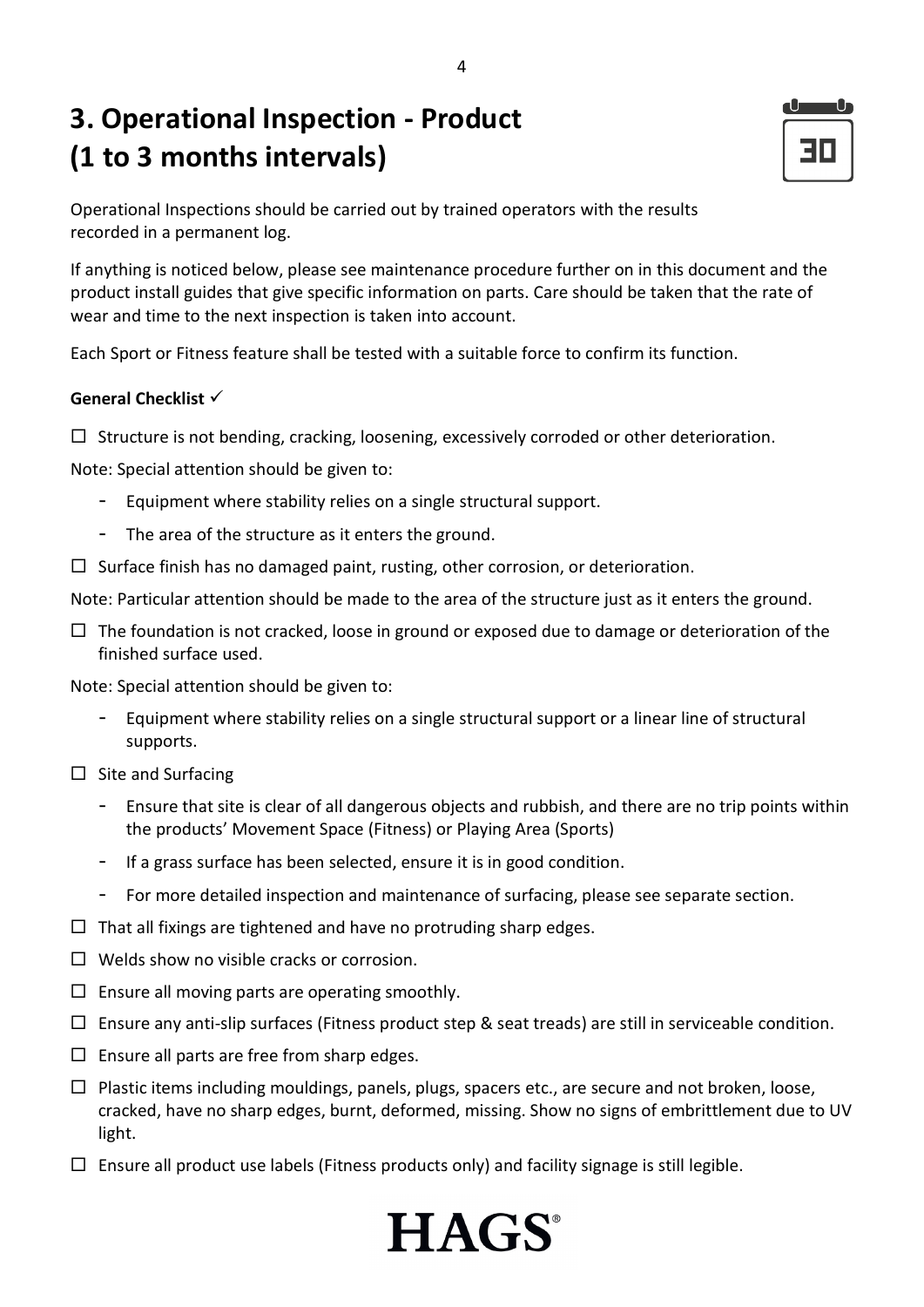#### Wooden Items

 $\Box$  All wooden items are not broken and have no sharp edges or splinters.

Note: All wooden items are prone to expansion and contraction that may cause temporary splits. This will depend on climate and temperature variance. Any cracks should be monitored to ensure they do not grow sufficiently or compromise structural strength.

 $\Box$  Give a detailed check of all timber parts to confirm if any rot/degradation is present that could compromise its structural capacity.

Special attention shall be given to dynamic items and those that rely on one post for their stability.

The recommended inspection method for identifying early signs of degradation in timber is the use of a small diameter (approx. 3-4mm dia) steel rod with a rounded point. Attempting to insert the device a number of times at evenly spaced points around the outer face of the post, in the accessible zone where moisture and oxygen combine in their optimum, in areas under the highest levels of structural load. The probe shall not easily enter the timber when pushing and there shall be no sign of softness, when compared with a fresh timber part. Any cracks in the timber can also lead to rot establishing from the inside.

Care should be taken to not disturb material in the post potentially leading to future acceleration of degradation. Small pockets of rot do not necessarily mean the post will fail catastrophically in the near future and any suggested action should be considered carefully by the inspector depending on the amount and extent of degradation.

For structural wooden parts going direct into ground, care should be taken to ensure the inspection method and probing is carried out in the zones of the post at the greatest risk of degradation. For loose-fill surfacing at or below ground level but above the concrete foundation by temporarily scraping back the loose-fill material. For synthetic surfacing directly at or just above/below surface level. If the ground is prone to retaining water or flooding, then extra attention also needs to be taken. For larger sections of timber intended to offer greater structural stability or timbers raising concern, more sophisticated test methods such as digital resi-drill inspections are available if considered necessary.

If any concern occurs, please contact a local timber expert or contact HAGS for further advice. Where necessary products must be taken out of use, until a further investigation has been completed.

#### Steel items

 $\Box$  Give a detailed check of all steel parts to confirm if any corrosion/degradation is present that could compromise its structural capacity.

The recommended inspection method for identifying early signs of corrosion in steel is visual observation and the use of a small diameter (approx. 3-4mm dia) steel rod with a rounded point. Attempting to insert the device a number of times at evenly spaced points around the outer face of the post in the accessible zone where moisture and oxygen combine in their optimum in areas under the highest levels of structural load. The probe shall not easily enter the steel when pushing and there shall be no sign of softness.

# **HAGS**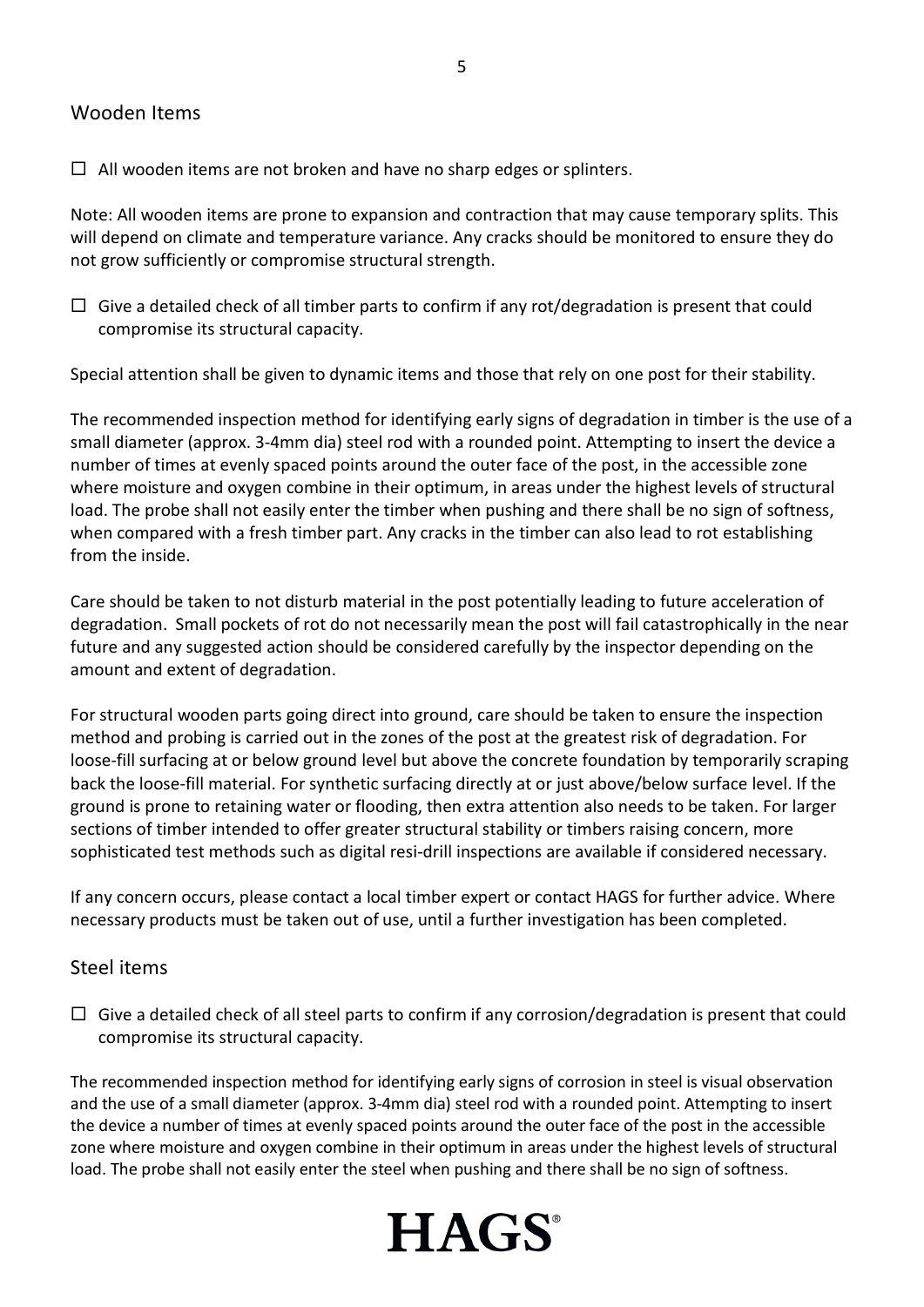If areas where the surface coating is broken are detected, special attention should be given as there is a higher risk of corrosion.

For structural steel parts going direct into the ground, care should be taken to ensure the inspection method and probing is carried out in the zones of the post at the greatest risk of corrosion. For loosefill surfacing at or below ground level but above the concrete foundation by temporarily scraping back the loose-fill material. For synthetic surfacing directly at or just above/below surface level. If the ground is prone to retaining water or flooding, then extra attention also needs to be taken.

Special attention shall be given to dynamic items and those that rely on one post for their stability.

For those steel sections intended to offer greater structural stability or those raising concern, more sophisticated test methods such as 'eddy current' tests are available if considered necessary.

If any concern occurs, please contact a local structural steel expert or contact HAGS for further advice. Where necessary products must be taken out of use, until a further investigation has been completed

#### **HAGS Fitness products only:**

 $\Box$  Ensure that all external buffers are securely in place and not broken, loose, cracked, burnt, deformed. For items with internal buffer stops, manually manipulate the product, rotating hubs to the stop position, applying a suitable force to any cantilever arms and listen/look for signs of metal on metal contact, crushing points or squeaking (indicating a buffer may be dislodged, damaged or worn). A use test is also helpful to confirm suitability, in addition to the manual manipulation. If there is any doubt, the buffers should be replaced immediately. In particular for the Leg Press, check the resistance in the pendulum arm seat, motion stop buffers: The leading edge of the seat should be at least 24cm from the footrest, when a pulling force of 24Kg is alied to the seat. If the clearance dimension is less, the buffer stops should be replaced immediately for continued safe use of the product.

Fibre Rope;

- $\square$  Ensure the rope is still firmly twisted together, without any finger trap points, paying particular attention to connection points.
- $\bullet$   $\Box$  Ensure any damage is made good. If the damaged areas reduce the cross section of the rope to less than 70% of its original size, it should be replaced.
- $\Box$  Friction pad thicknesses on hand and foot cycle mechanisms (including Trinity) should be assessed by rotating the cranks and listening for sounds of metal on metal contact (which would indicate excessive wear). To prevent excess wear to friction pads and minimize the needs for other replacement parts, it is recommended that the cranks and cover plates are removed annually, and the thickness of the friction pads are measured, minimum recommended thickness 2mm.

**HAGS**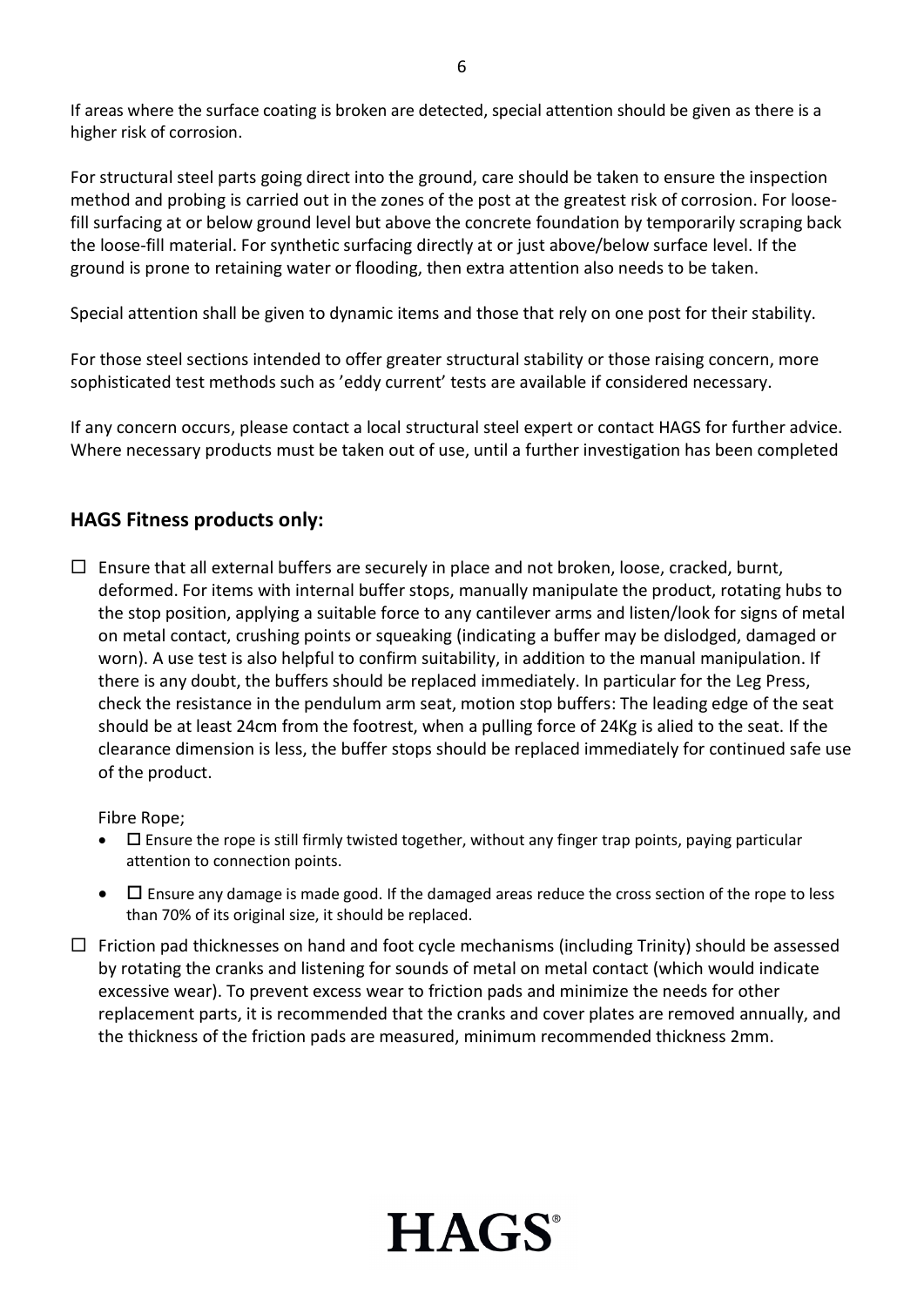#### **TGO Fitness products only:**

- $\Box$  Check all fixings are tight, and if need be tighten using tools listed below.
- $\Box$  Operate all machines, identify any squeaks, noises in moving parts.
- $\Box$  Check all moving parts are moving as they should.
- $\Box$  Check if LEDs are working if present on consoles.
- $\Box$  If there is a console present is this working as expected?
- $\Box$  Check all welds and that there are no hair line fractures present. If there are, tape off and report into HAGS.

#### **Multi-Sports products only:**

- $\Box$  Ensure any self-closing gate is operating correctly and with an acceptable closing speed.
- $\square$  Ensure hinge pin on the DICTATOR Tube Gate Closer is lubricated.
- $\Box$  Ensure ball stop nets are still securely in position. Check all cables, connections, net tie-off points and net fibres. Any damaged or missing parts should be replaced.

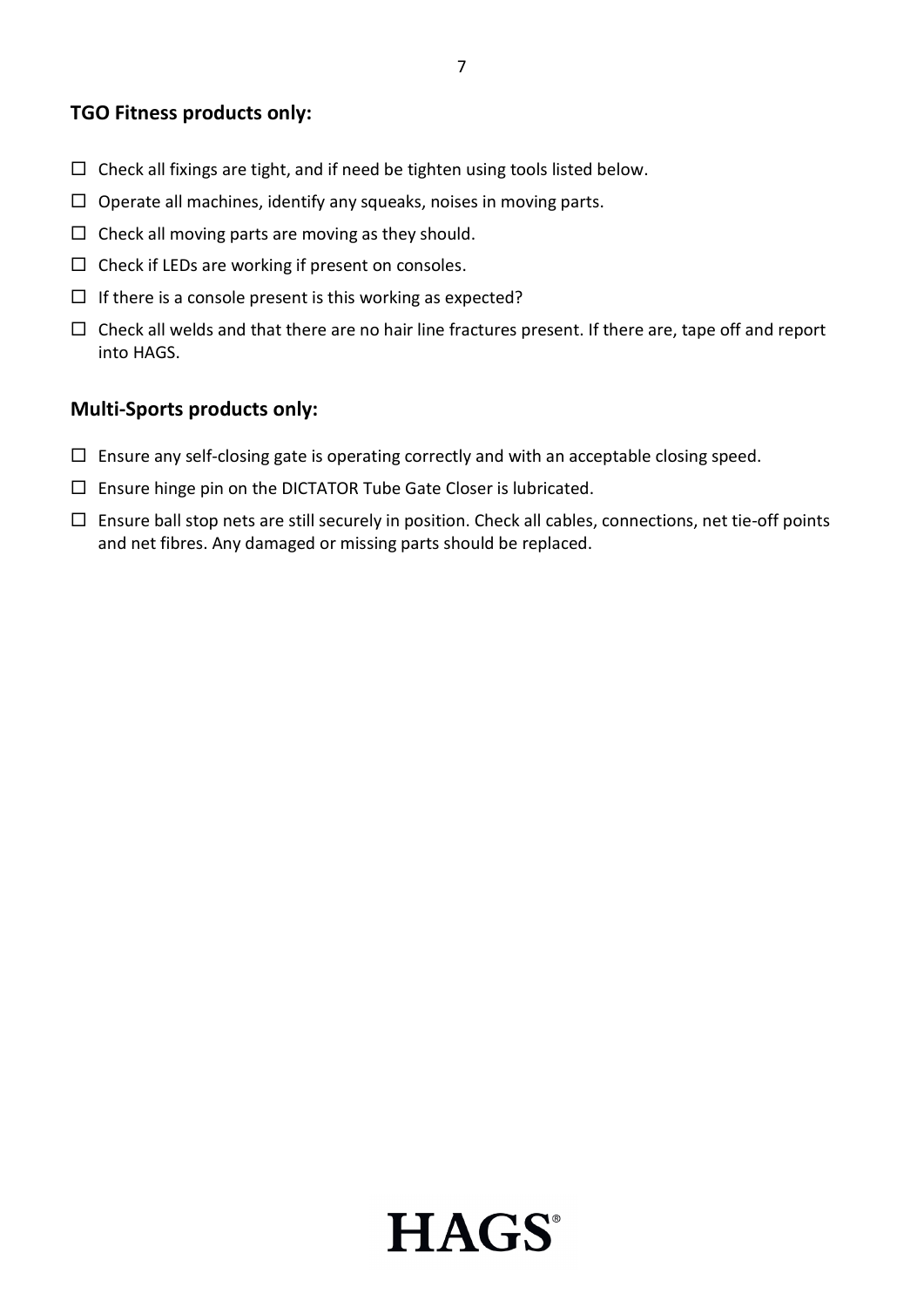## **Inspection Results Faults Log**

| Date                                          |  |
|-----------------------------------------------|--|
| <b>Faults noticed</b>                         |  |
|                                               |  |
|                                               |  |
|                                               |  |
|                                               |  |
|                                               |  |
|                                               |  |
|                                               |  |
|                                               |  |
|                                               |  |
|                                               |  |
|                                               |  |
|                                               |  |
| <b>Faults corrected</b>                       |  |
|                                               |  |
|                                               |  |
|                                               |  |
|                                               |  |
|                                               |  |
|                                               |  |
|                                               |  |
|                                               |  |
| <b>Faults outstanding</b><br>and need further |  |
| action                                        |  |
|                                               |  |
|                                               |  |
|                                               |  |
| <b>Name</b>                                   |  |
| Profession                                    |  |
| Signature                                     |  |

# **HAGS®**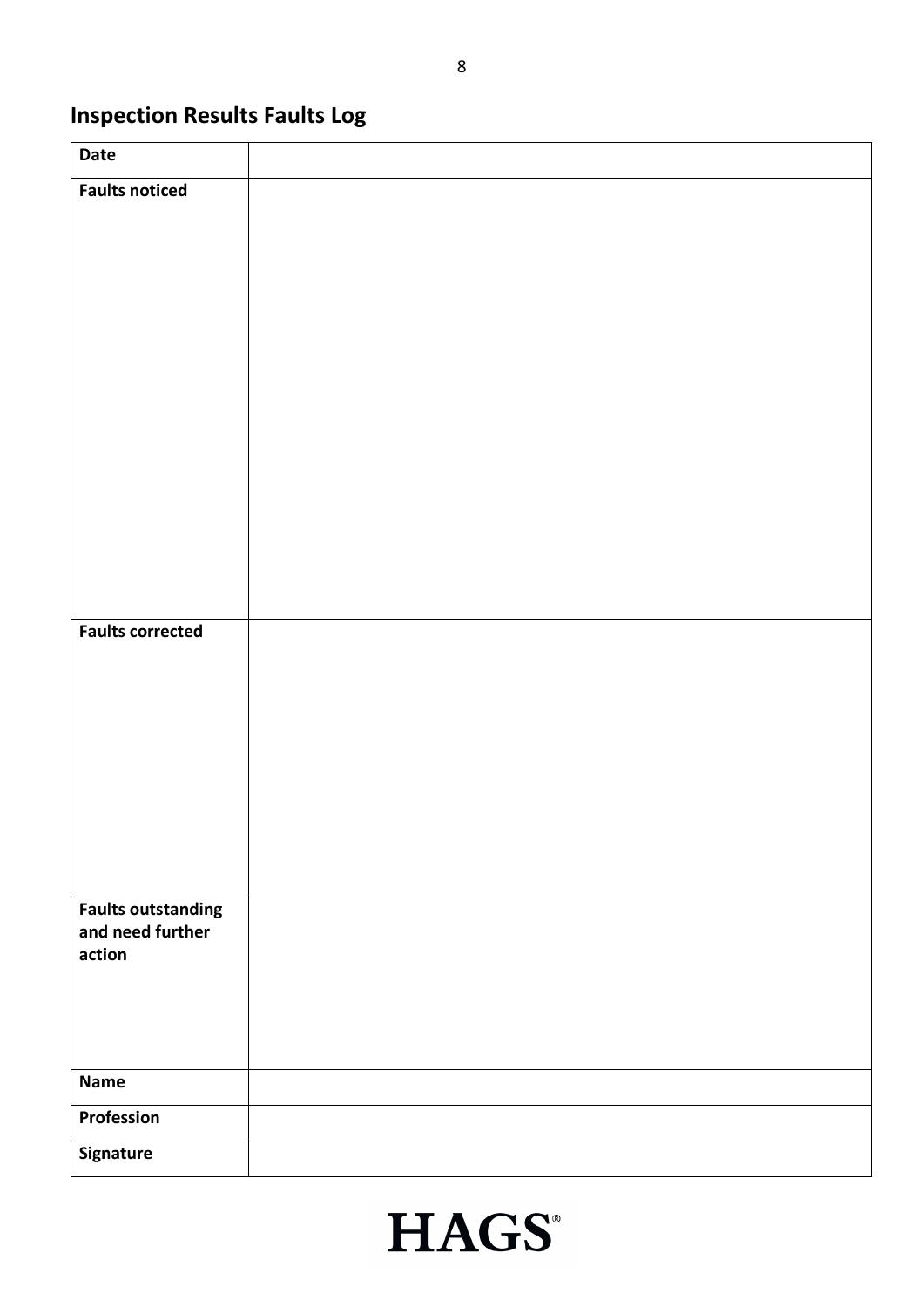# **4. Annual Main Inspection - Product (not exceeding 12 months)**



A detailed inspection should be carried out by a specialist engineer and the results of such inspections entered into a permanent record. The inspection is intended to establish the overall safety of the equipment, Integrity of internal buffer stops and friction pads, foundations and surfaces. The operational inspection log should be reviewed as part of this inspection.

Special attention should be given to assess the effects of weather, presence of corrosion and any change in the level of safety of the equipment as a result of repairs made, or added, or replaced components.

N.B. This type of inspection may require the equipment to be taken out of use, as some parts may need to be dismantled to inspect fully.

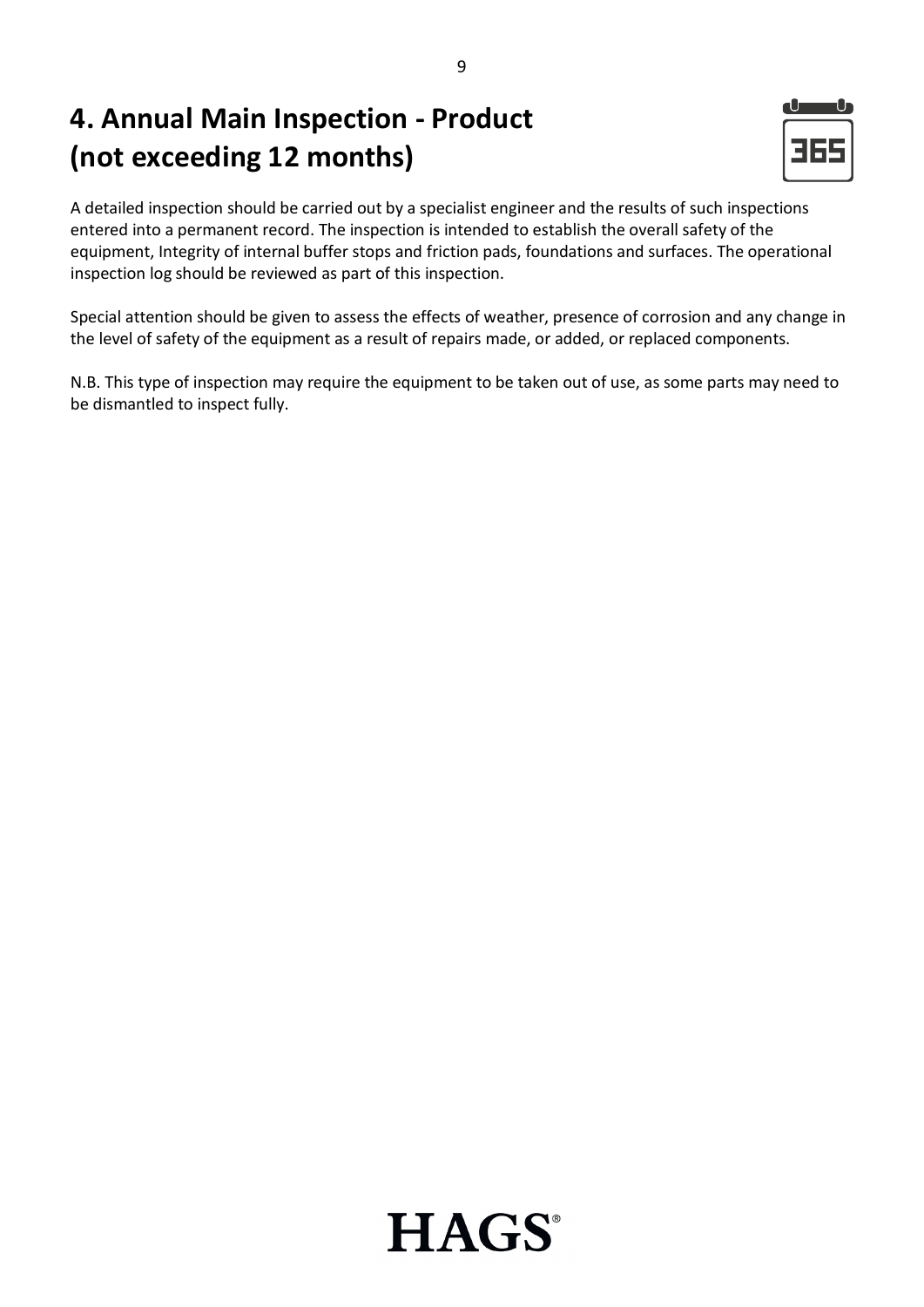# **5. Surfacing**

For Fitness products; any Impact Attenuating Surfacing should undergo comprehensive routine and operational inspection and maintenance in accordance to the recommendations of EN 16630.

For Multi-sports products; there are no specific requirements for Impact Attenuating Surfacing, as access to elevated positions should not be encouraged. The choice of surfacing should be determined by specific user and site requirements assessment.

The frequency of inspection will vary with the type of surface/materials used and other factors e.g heavy use, levels of vandalism, coastal location, air pollution, age of equipment, location adjacent trees. The type of equipment will also have an effect, with high intensity products being expected to wear and reduce the expected life of the surface more quickly. When an existing surface is viewed as being no longer effective it should be replaced. For all types of impact attenuating surfacing particular attention shall be given to the effects of ageing (exposure to UV, heat, cold), pollution, causing degradation, or loss of the impact attenuating properties.

If areas are discovered to be unsafe during inspection and cannot be replaced or corrected immediately, the equipment (or parts) should be secured against further use (immobilised or removed from site).

Note: Lack of maintenance may reduce the impact attenuation properties of the surface and reduce its performance from the original EN 1177 test performance.

#### **Routine Visual Inspection**

A routine visual inspection is recommended. This should consist of the following (same as Operational) as a minimum, in the case where the equipment is under intensive use or the object of vandalism, a daily check of this kind should be necessary.

#### **Operational Inspection**

Operational Inspections (1 to 3 months intervals) should be carried out by trained operators with the results recorded in a permanent log.

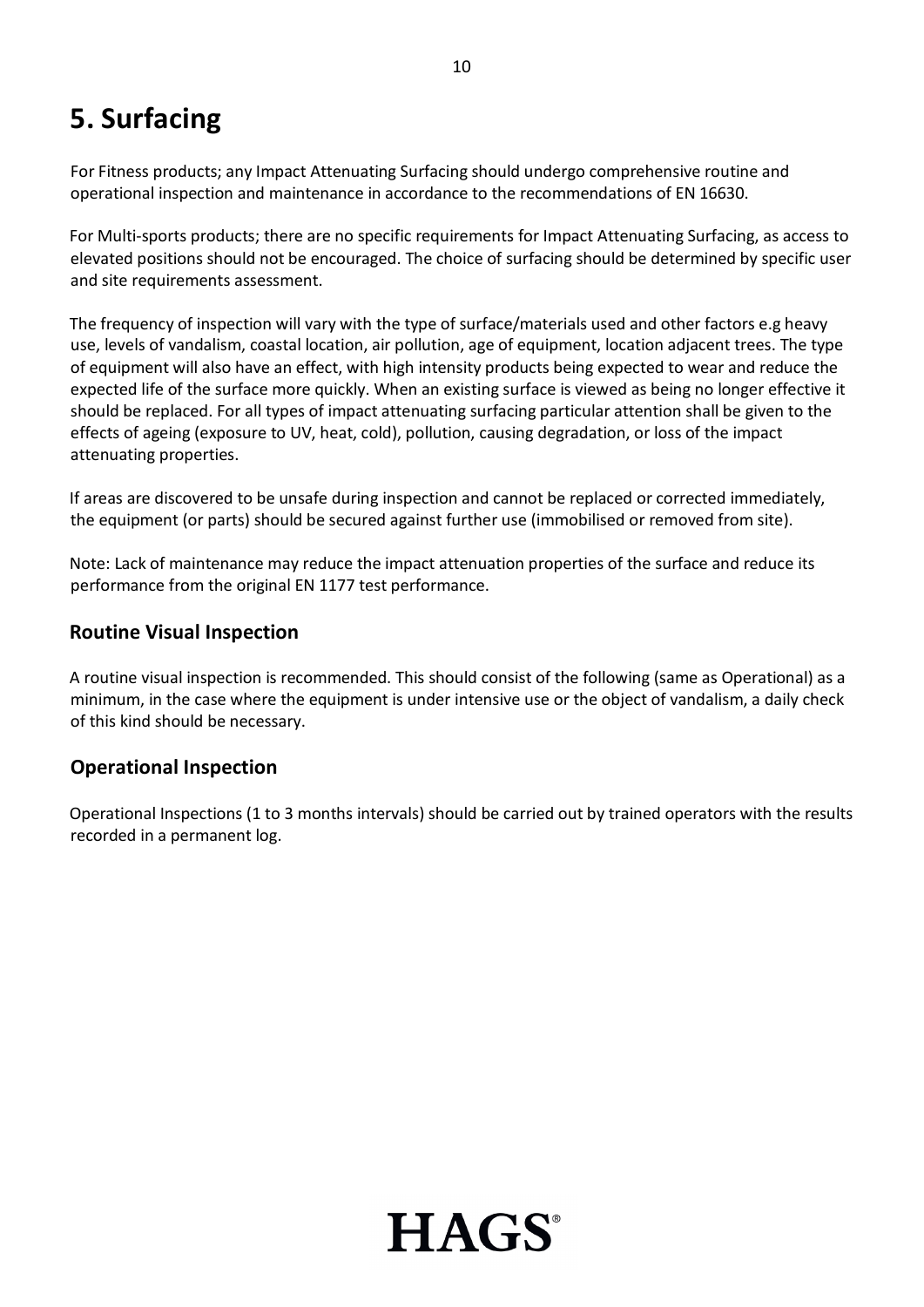## **Checklist**

- $\square$  Surface not compacted, damaged.
- $\Box$  Surface is clean and has no contaminates, sharp objects, mould growth or obstacles.
- $\Box$  The surface is draining well, with no water puddles or soft areas.

#### **Additional specific checks for Rubber wet pour:**

- $\square$  Surfaces not cracking and still bonded to all perimeter edges and equipment up-stands.
- $\Box$  Surfaces and the containment are free from protruding hard/sharp edges.
- $\square$  Surfaces are free from contaminates or sharp objects.
- $\square$  Surfaces are not vandalised, burnt or excessively worn.
- $\Box$  Surfaces are not slippery; free from leaf build-up or other organic growths.

#### **Additional specific checks for Loose Fill:**

 $\Box$  If a loose fill surface has been selected, ensure it is in good condition and that it is of sufficient thickness to coincide with the 'Basic Level Marks' on the equipment up stands. Pay particular attention to high use areas.



 $\Box$  Particles have not consolidated and within the expected size range.

#### **Additional specific information for Grass/Turf:**

 $\Box$  Ensure the grass is still in good condition, with no bare muddy patches.

Note: For Fitness equipment; materials such as grass have some limited impact attenuating properties and experience has shown that if well maintained, they are effective for certain fall heights and may be used without the need to conduct a test (subject to EN 16630 and national recommendations). If not adequately maintained their impact attenuation is significantly reduced

#### **Additional specific checks for rubber Grassmatt type surfaces:**

- $\Box$  Ensure under-lying grass is still in good condition, with no bare muddy patches.
- $\square$  Ensure the rubber mats have not significantly consolidated into the under-lying soil.
- $\Box$  Check adjacent mats are still securely connected and perimeter edges secured, with no trip points.

Note: The performance of Grass matt surfaces relies on the underlying soil conditions, together with the promotion of good grass growth. This can vary from site to site and can also change seasonally or over time. The installation of the product should be continually monitored and maintained as required.

#### **ANNUAL MAIN INSPECTION (not exceeding 12 months)**

A detailed inspection should be carried out by a specialist and the results of such inspections entered into a permanent record. The inspection is intended to establish the overall performance of the surfaces.



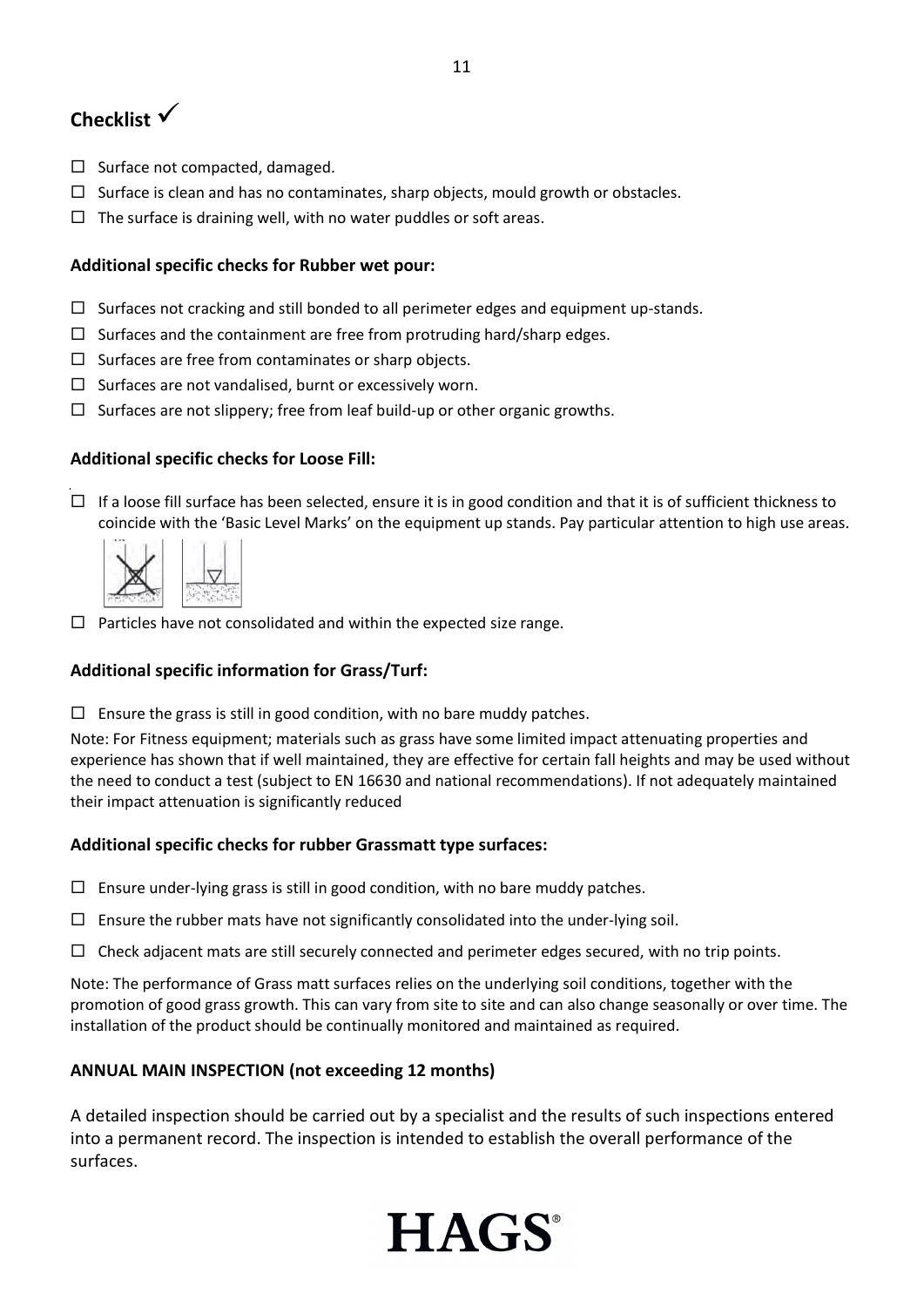# **6. Maintenance Procedure**

Whilst any maintenance is carried out the equipment must be secured against use and the public warned of any risks associated with the work.

Any parts replaced must comply with HAGS/TGO specifications.

See installation guides for part number, part identification and information of disassembly and assembly.

Clean all equipment at least once a year unless the provision is within 1500m of the sea in which case it should be carried out at least every three months. To remove dirt, mould, contamination, salt deposits etc. with mild detergent solution (do not use strong solvents or solutions containing chlorinated hydrocarbons, esters, ketones or abrasive cleaners or polish) using a soft cloth, sponge or brush. Special attention should be given to walk areas, foot and seat supports, handrails and horizontal surfaces.

#### **Although bearings are usually sealed and contained with the hubs to lower the risk of any damage, it is still advised not to pressure wash the fitness equipment.**

#### **Powder Coated Finish**

Periodically our products should be inspected for mechanical damage, and we recommend that the powder-coated finish components be cleaned with a mild detergent solution and soft cloth. This should be carried out at least once a year, unless the provision is within 1500m of the sea in which case it should be carried out at least every three months.

Any identified breaks or scratches in coating surface, should be made good within a month:

- Any bare metal should be thoroughly abraded with a fine grade sandpaper to remove any corrosion
- Clean area with a non-aggressive solvent.
- Immediately repaint using HAGS touch up paint. Please contact your HAGS representative for further advice. If bare metal, please use zinc rich primer before topcoat. When anti-microbial coatings were provided on the original product, ensure to order the compatible touch up paint.

Avoid any refurbishment work in direct sun or in temperature less than +10 degrees.

Particular attention should be paid to the areas adjacent to stainless steel components where corrosion on bare steel would be accelerated.

#### **Galvanized Steel Components**

Any damage or scratches penetrating the coating surface identified should be made good within a month:

- Any bare metal should be thoroughly abraded with a fine grade sandpaper to remove any corrosion.
- Clean area with a non-aggressive solvent.
- Then immediately repaint using a suitable cold galvanizing application.

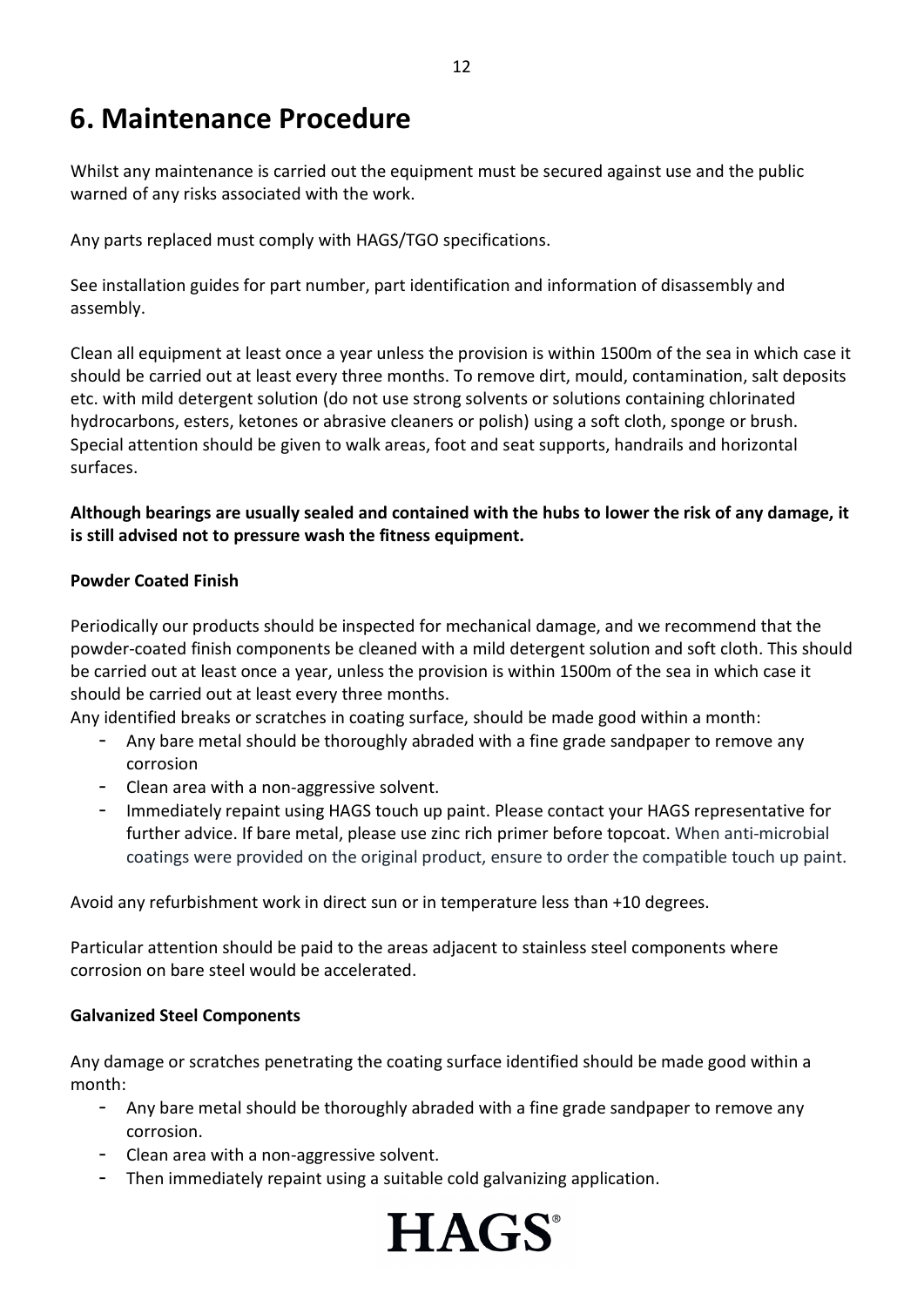Avoid any refurbishment work in direct sun or in temperature less than +10 degrees.

#### **Polyethylene (plastic engraved), HPL/MEG (full colour printed) Panels, Plastic mouldings.**

Normal grime deposits can be removed from the installed panels with common, non-abrasive, household detergents using paper towels, sponges or soft cloths. Always avoid excessive rubbing or wiping and the use of instruments that could cause abrasion or scratching. Rinsing is recommended to remove all traces of detergent and it should be dried thoroughly to avoid leaving marks.

Graffiti can be removed from Polyethylene panels with a suitable detergent or graffiti remover.

MEG panel's chemical resistant composition and closed structure prevent spray paints, various inks, emulsion paints, lipstick and crayons from sticking to the surface and penetrating the material. No preventive anti-graffiti treatment is necessary. If the surface of a MEG panel should be defaced by graffiti, and for any special cleaning requirements, please contact HAGS for advice.

Should any panels need replacing, please refer to the products Installation Instructions for replacement parts.

All HAGS plastic products are UV stabilised to provide a long trouble-free life. However, after extended UV exposure some colour fading and material embrittlement can be expected. This will vary depending on the location and orientation of the products, but after a period of 10 years in normal environment, all products should be regularly checked for signs of embrittlement and replaced as required.

Any cosmetic damage to panels, including wear or colour fade should be monitored with panels being replaced as required.

#### **Motion Stop Buffers**

These should be replaced immediately with new when required.

#### **HAGS Fitness products only;**

#### **Trinity Cycle**

Hand and foot cycle mechanism - friction discs (8005779). These should be replaced with new when required.

#### **TGO maintenance toolkit requirements**

- Security Drive Bit Set Pinned Hex and Pinned Torx Various Sizes
- Touch Up Pen Green/Black/Silver
- GT85 (200ml) or equivalent maintenance oil (penetrating oil is not to be used on bearing parts)

**HAGS**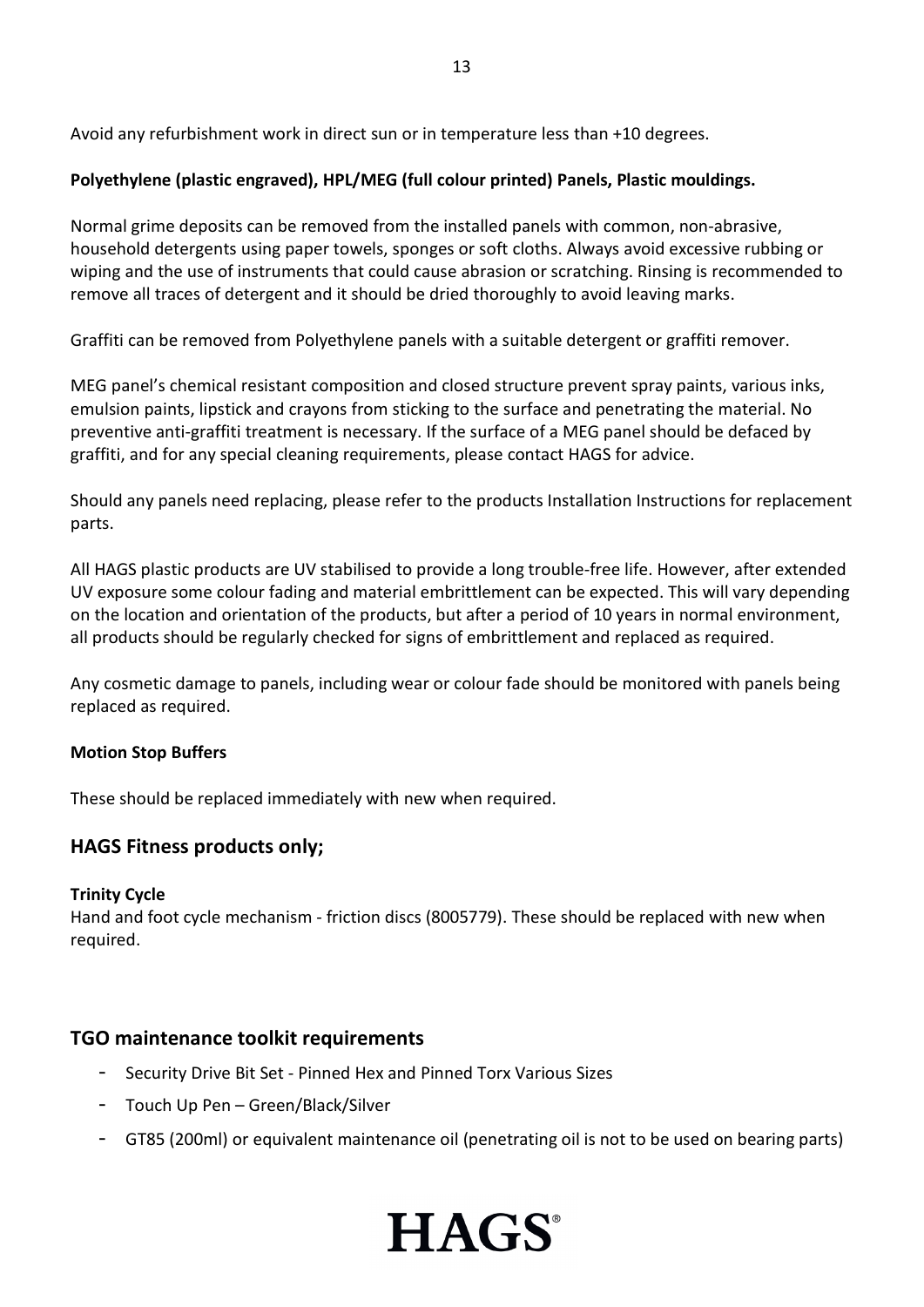You will also need some other basic tools to assist you.

#### These are:

- Socket Wrench.
- Cleaning Wipes.
- Non-ferrous tools (for use on coastal sites).
- Bucket of water/cloth (For cleaning) G3 Compound.

#### Bearing replacement tools:

- Portable brazing torch (equivalent to a Vulcane Express 472 with a type 14 Nozzle and Map/pro Gas)
- Loctite 270 or equivalent.

#### **Procedure:**

- $\Box$  Check all fixings are tight, and if need be tightened by hand. Loctite 270 may be required. (not to be used on service access items such as cover plate fixings)
- $\Box$  Operate all machines, identify any squeaks, noises in moving parts.
- $\Box$  Check all moving parts are moving as they should
- $\Box$  If there is a console present, is this working as expected?
- $\Box$  Lubricate moving parts carefully where necessary with maintenance oil
- $\Box$  Check all welds and that there are no hair line fractures present. If there are, tape off and report into HAGS.
- $\Box$  Check all signage is present
- $\Box$  If problem with the power smart Lights not coming on or high or low resistance. Please refer to pages 16 and 18 before unbolting and returning for service.
- $\Box$  Change any failed or worn bearings, saddles, signage, USB and other consumables
- $\Box$  Clean off any salt deposits with soapy water
- $\Box$  Paint over any chips in paint with touch-up paint in same colour
- $\Box$  It is recommended to Spray with antiviral product regularly and at least at maintenance visits
- $\Box$  Ensure the site is left safe and where problems have not been resolved tape off and report into **HAGS**

#### **Bushes and bearings**

If any noise or squeaking occurs or if it does not run smoothly, please apply maintenance oil, universal grease or silicon spray (not penetrating oil). Make sure any over-spill is entirely cleaned off.

If motion is still an issue or if the bush, bearing or swivel has worn out, replacement will be necessary. As a guide we recommend more than 0.5mm movement within component would require replacement.

The correct specification of bearing and specific instructions can be supplied by HAGS. Bearings must only be changed with the correct tools. Oilite bearings are used and due to the very soft material the

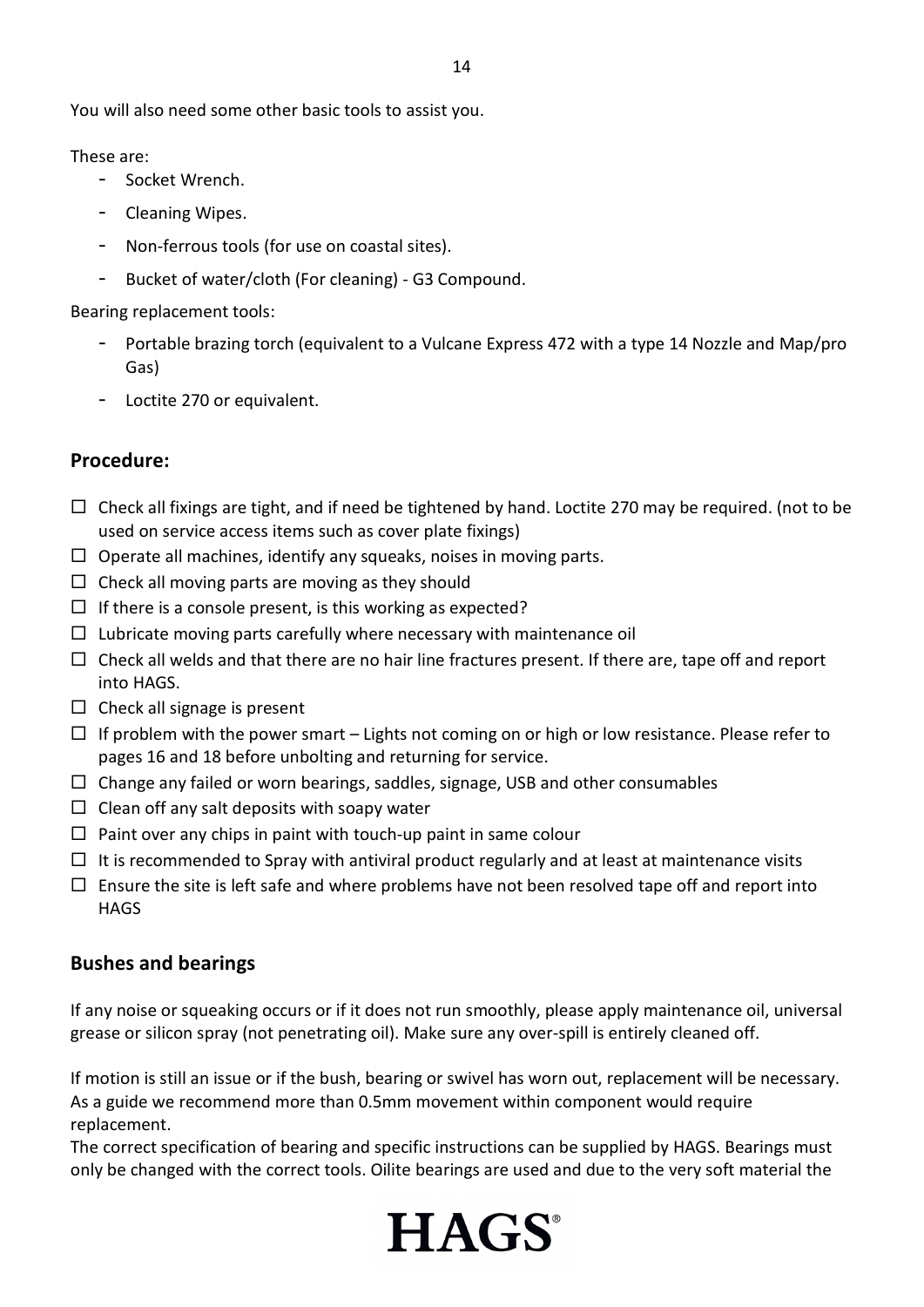bearings should be pressed in and not impacted, it may be necessary to ream to replace the Oilite bearings to obtain the correct fit. Replaced Oilite bearings will require additional lubrication during a settling period.

Friction pads are used in some TGO machines for resistance. These can become noisy for various reasons. They should be assessed by rotating the cranks and listening for sounds of metal on metal contact (which would indicate excessive wear) etc. To prevent excess wear to friction pads and minimize the needs for other replacement parts it is recommended that the cranks and cover plates are removed annually and the thickness of the friction pads are measured, minimum recommended thickness 3mm. Ensure all parts are in alignment and the friction pad housing is between 1-2.5mm from the disk surface. Disc warping is often a cause of noise, also contamination with grease or other residue. Brake cleaner can be used to de-contaminate.

#### **Fixings**

Check tightness of all fixings. If loose ensure they are retightened. Note: Where fixings are not service items they are assembled using Loctite 270, removal of parts assembled with Loctite 270 usually requires the application of heat, sometimes considerable. To apply heat, use the brazing torch around the part to 'heat soak' the full depth of the fixing. Care is required to avoid damaging the paint.

#### **Paint**

Clean off any salt deposits with soapy water. Do not jet wash. Touch up any paint damage or chips with HAGS touch up paint – see cleaning section for more details.

#### **Saddles and seat pad replacement**

Saddles and seat pads are considered to be service parts and are not covered under the terms of the warranty for wilful damage or vandalism. The correct saddles and seat pads can be supplied by HAGS/TGO.

#### **Cardio Range**

Check for loose components or missing fixings, specifically the 4 bolts on each rotational disk. Ensure these fixings are in place and tight. If any of these are loose remove them (one at a time) and replace with a new fixing ensuring Loctite 270 is applied and it is firmly tightened. If it is difficult to fit the new fixing, then you will need to clean out the threaded hole in the central axle.

#### **Cross Trainer**

- Operate the machine and identify if there are any issues such as noises or stiffness. Try and diagnose where this is coming from and resolve via maintenance oil or adjustment if possible.
- Check the 8 countersunk bolts that hold the main rotational discs in place are tight and secure. These are accessible via the cover place, by removing the two countersunk bolts. If any of these are loose remove them (one at a time) and replace with a new fixing ensuring Loctite 270 is

**HAGS** 

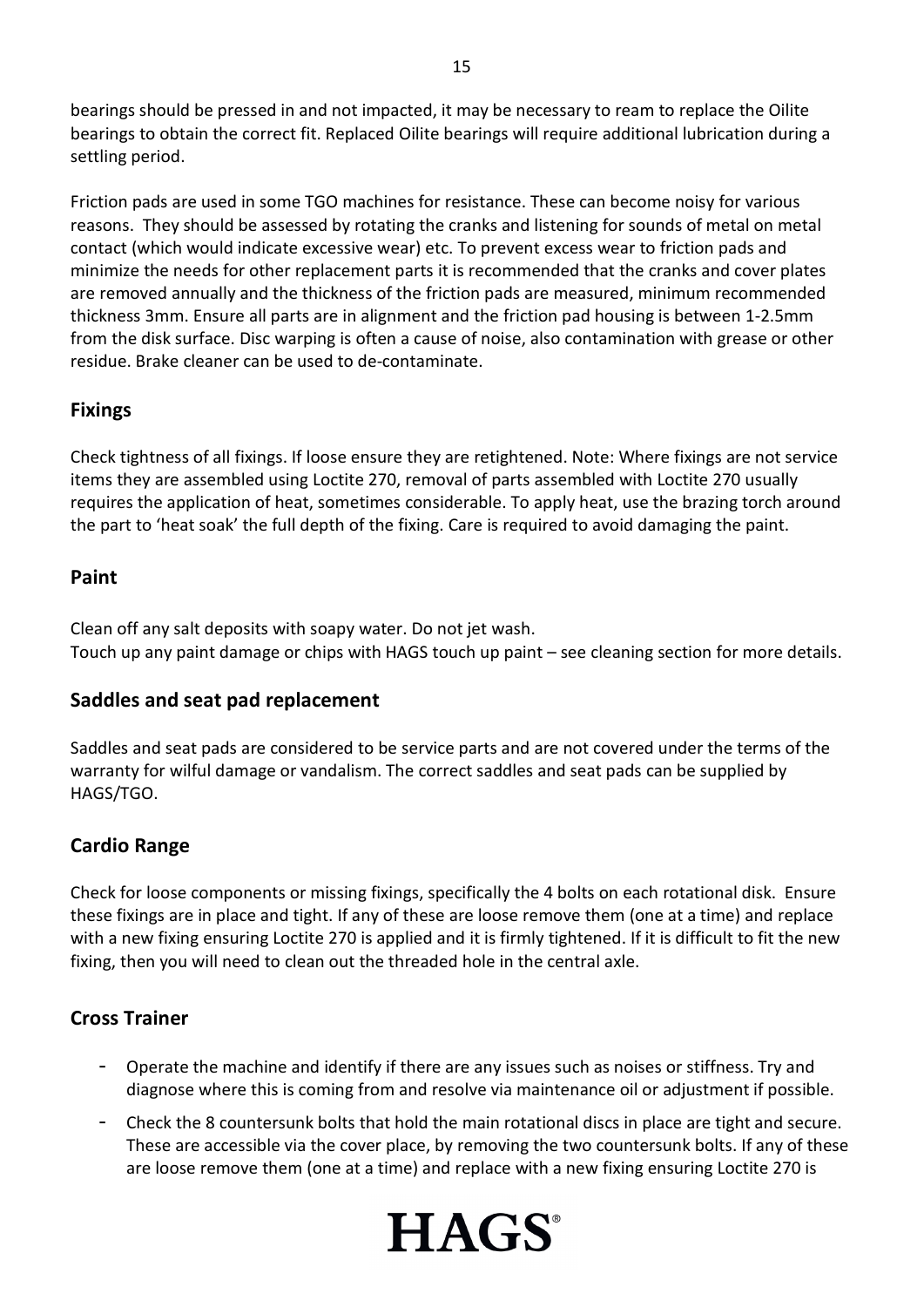applied and it is firmly tightened. If it is difficult to fit the new fixing, then you will need to clean out the threaded hole in the central axle.

- Check the foot plank axle is tightly secured in place. If there is any lateral movement then it must be removed, and the flange bolt replaced. Ensure that Loctite 270 is applied, and it is firmly tightened.
- Check the countersunk bolts in handle bearing positions are tight and secure. If any of these are loose remove them (one at a time) and replace with a new fixing, ensuring Loctite 270 is applied and it is firmly tightened. If it is difficult to fit the new fixing, then you will need to clean out the threaded hole.
- Ensure the drainage holes are free from debris footplates.
- Spray all moving parts (joints only) with a suitable maintenance oil (not penetrating oil).
- Remove cover if necessary, to access bearings.

#### **Leg Press**

In exceptional circumstances it is possible the leg press can become jammed in the lower position, this is caused by a lack of lubrication on the brake actuator plate surfaces. A small amount of universal grease should be allied on the underside of the actuator slope at the lower end of the track (see diagram attached).

Apply grease to underside of surface marked in red on diagram (both sides of track)

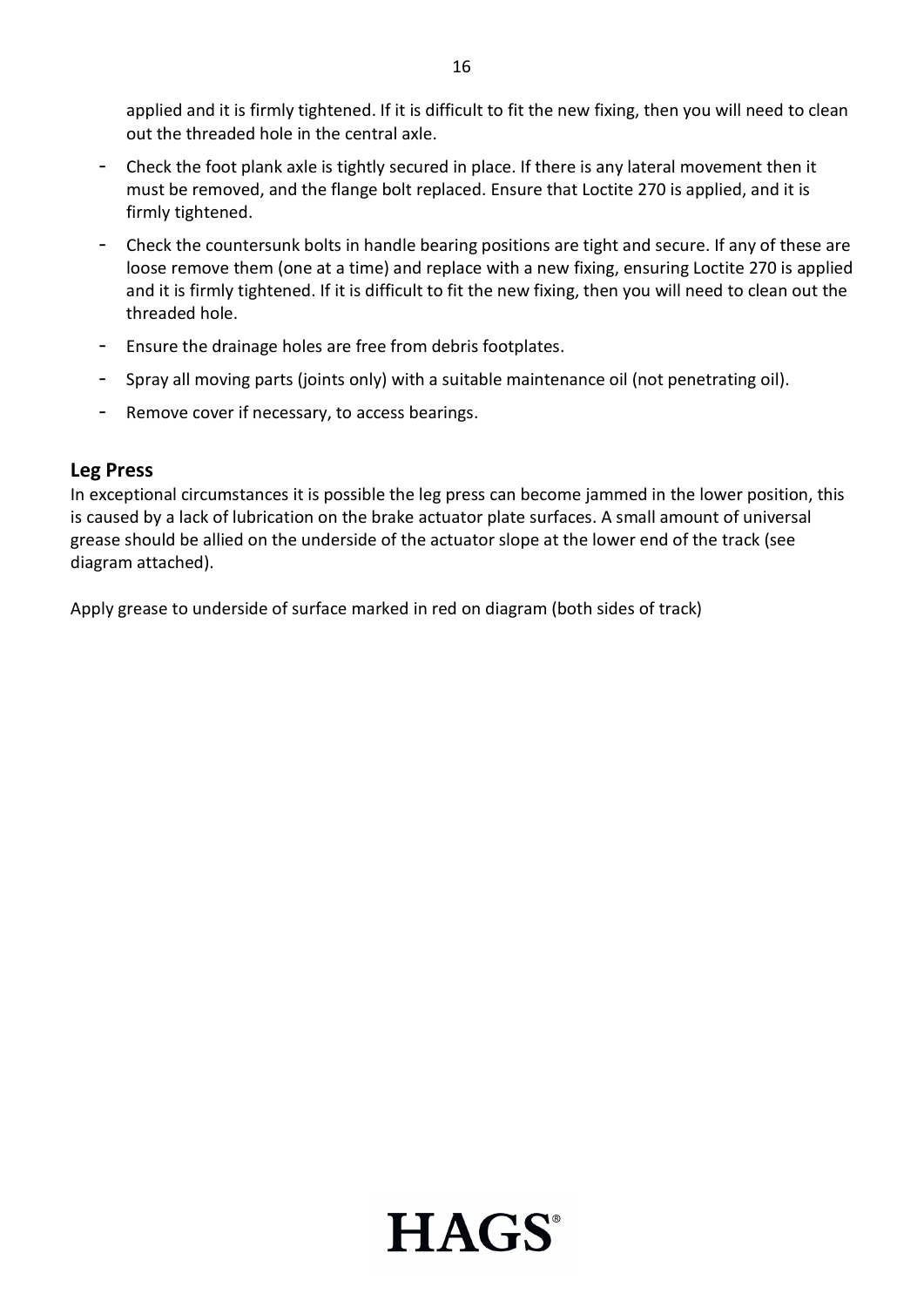## **Power Smart Range**



Do NOT disassemble the power smart module generator, it is not a serviceable part and MUST be returned to the manufacturer for repair.

Check for operational functionality. Check LEDS come on the console Check the phone charging and USB ports

The USB connector can be replaced if damaged on the control console, refer to the specific product install guide.

If a Power smart generator is noisy or not functioning properly, the complete module, including generator, should be removed and returned to HAGS. Do NOT disassemble the power smart module generator as there are high-power magnets inside.

For removal and re-installing the Power smart generator, LED strip and control console, please refer to specific product install guide.

#### **Pull up assisted pull up**

Tighten upper bolts.

#### **Lat pull down shoulder press and chest press seated row**

Specifically check the tear drop pin fixings. If any of these are loose ensure they are removed and replaced. Please ensure that the correct fixings are used, and that Loctite 270 is applied. Ensure the new fixing is tightened firmly in place.

#### **Prohibited Equipment**

Power tools for tightening and loosening bolts are prohibited. This includes drills and impact wrenches. Using these types of power tools increases the risk of damaging the fixing and paint around the joint.

#### **Spares**

You may require spare parts from time to time for each product.

#### **Frequency**

The frequency of maintenance required will vary according to the quality of inspections and popularity of site or item of equipment. The minimum level of maintenance is high quality maintenance every quarter. A light daily /weekly/monthly check is still recommended.

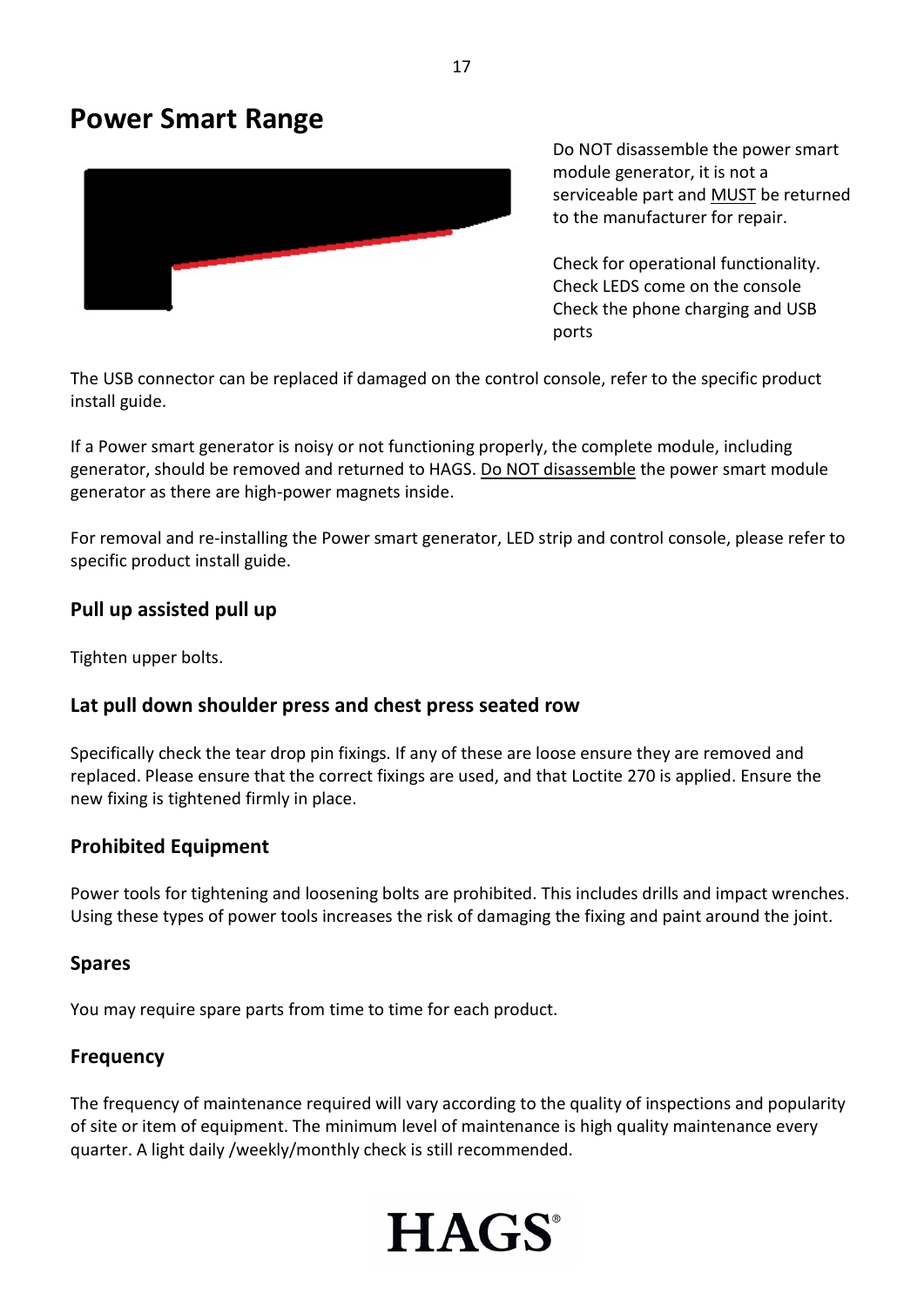#### **Variation of gym equipment**

Gym equipment may vary slightly from the images and diagrams. They will all still operate in the same manner and require the same level of maintenance.

#### **Assembly/Disassembly of equipment**

As fixings are removed or added panels may move and cause damage to the paint if the equipment is operated. Always check that there is a clearance gap between moving components. e.g., on the cross trainer between the crank disc and cladding.

# **Diagnostics**

It may be necessary to do some diagnostics to identify the root cause of issues. For example:

#### **Cardio Range Diagnostics (non-power)**

| Ref            | <b>Issue</b>    | <b>Possible cause</b>            | <b>Recommended action</b>                            |
|----------------|-----------------|----------------------------------|------------------------------------------------------|
| $\overline{1}$ | <b>Stiff</b>    | Brake set too strong             | Loosen brake                                         |
|                |                 | <b>Bushing worn</b>              | Replace bushing, lubricate bushing                   |
|                |                 | <b>Material ingress</b>          | Check for material ingress and remove                |
|                |                 | Misalignment                     | Inspect moving components                            |
| 2              | Loose           | Brake set too weak               | Tighten brake                                        |
| l3             | Noisy           | <b>Brake disc dirty Material</b> | Clean brake disc                                     |
|                |                 | ingress                          | Remove ingressed material and clean                  |
|                |                 | Worn parts                       | Replace worn part/s                                  |
|                |                 | Misalignment                     | Check dissimilar moving components are not           |
|                |                 |                                  | touching                                             |
| 4              | Paint Damage    | Due to vandalism                 | Clean area and repaint with TGO approved paint       |
|                |                 | Due to mechanical failure        | Repair cause, and action as above                    |
|                |                 | Salt deposit                     | Clean with warm water and mild detergent             |
|                |                 | Graffiti                         | Clean with anti-graffiti wipes                       |
| 5              | Jammed          | <b>Material ingress</b>          | Check for material ingress and remove                |
|                |                 | Misalignment                     | Inspect moving components                            |
|                |                 | Over forced                      | Apply force in correct direction/dismantle           |
|                |                 |                                  | equipment                                            |
| 6              | Loose or wobbly | Stub axle                        | Check the foot plank axle is tightly secured in      |
|                |                 |                                  | place. If there is any lateral movement then it      |
|                |                 |                                  | must be removed, and the flange bolt replaced.       |
|                |                 |                                  | Please ensure that Loctite 270 is applied, and it is |
|                |                 |                                  | firmly tightened.                                    |

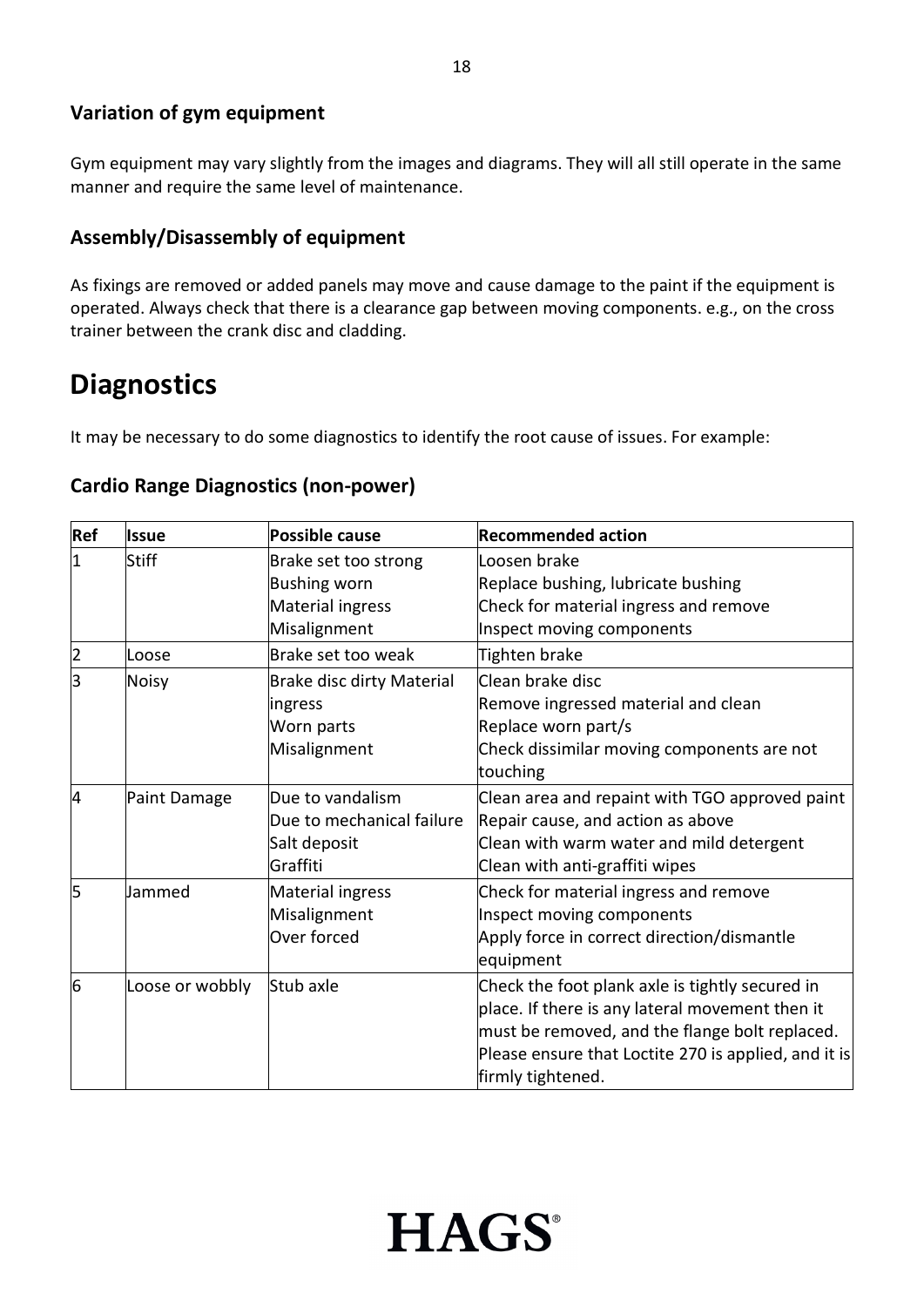## **Power Smart Range Diagnostics**

| <b>REF</b> | <b>Issue</b> | <b>POSSIBLE CAUSE</b>                                                             | <b>RECOMMENDED ACTION</b>                                                                                                                                                                       |
|------------|--------------|-----------------------------------------------------------------------------------|-------------------------------------------------------------------------------------------------------------------------------------------------------------------------------------------------|
| $\vert$ 1  | Stiff        | Electrical short<br>Bushing worn on stub axle<br>Material ingress<br>Misalignment | Uninstall module and console and return for service<br>Replace bushing, lubricate bushing<br>Check for material ingress and remove Inspect<br>moving components                                 |
| 2          | Loose        | No resistance on the<br>generator                                                 | Remove console and power smart module and send<br>to HAGS                                                                                                                                       |
| lЗ         | <b>Noisy</b> | Material ingress Worn parts<br>Misalignment<br>Generator contamination            | Remove ingressed material and clean<br>Replace worn crank arm part/s<br>Check dissimilar moving components are not<br>touching<br>Remove generator module complete and return to<br><b>HAGS</b> |
| 14         | Paint Damage | Due to vandalism<br>Due to mechanical failure<br>Salt deposit<br>Graffiti         | Clean area and repaint with TGO approved paint<br>Repair cause, and action as above<br>Clean with warm water and mild detergent<br>Clean with anti-graffiti wipes                               |
| 5          | Jammed       | Material ingress<br>Misalignment Over forced                                      | Check for material ingress and remove<br>Inspect moving components<br>Apply force in correct direction/dismantle<br>equipment                                                                   |
| 6          | No power     | No USB power<br>No LED strip light<br>No USB power & LED strip<br>light           | Return Control Console to base and leave<br>equipment safe. A blanking plate is supplied on all<br>equipment for use when the console is removed.                                               |

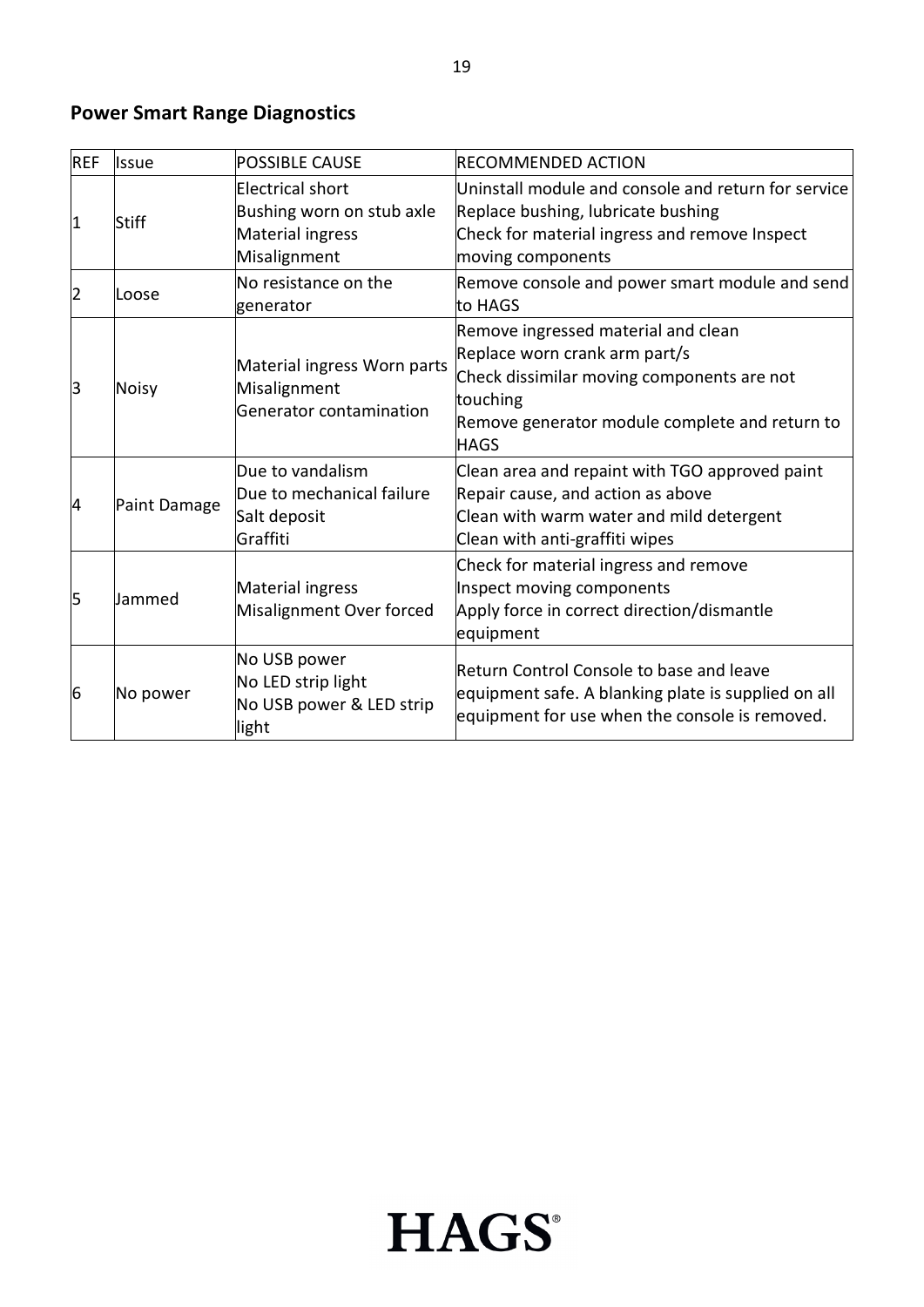## **Multi-Sports Products Only;**

#### **Entrance Gates self-closing mechanism.**

Attention should also be paid to ensuring the necessary adjustment and lubrication of hinge points to ensure an acceptable closing speed.

The self-closing mechanism is a 'DICTATOR RTS-E Tube Gate/Door Closer. Web: [www.dictatordirect.com](http://www.dictatordirect.com/)

Apart from periodic inspections to ensure that the gate and RTS are correctly aligned and that the RTS unit is in working condition it is advised to occasionally re-apply a heavy grease to the plastic cable guide where it enters the main body of the unit.

# **7. Retiring Old Equipment**

At the end of its working life, HAGS equipment may be dismantled, and the component parts sorted by material type for re-cycling and/or disposal.

Please refer to the HAGS installation instructions for erection sequences, tools required and any Safe Working Practices that may be required.

Once dismantled, parts may be sorted by material type:

- Mild Steel All powder coated parts, bolt fixings etc
- Stainless Steel Bolt fixings.
- Galvanised steel parts
- Thermo plastics graphic panels, rota-moulded items, post/bolt caps, etc.
- PUR parts handles
- Rubber
- HPL/MEG (High Pressure laminate) Some printed graphics
- Wood
- Aluminium
- Electrical and Electronics components require to be disposed of in line with WEEE directive

HAGS would urge that, wherever possible, parts are passed on to specialist recycling companies.